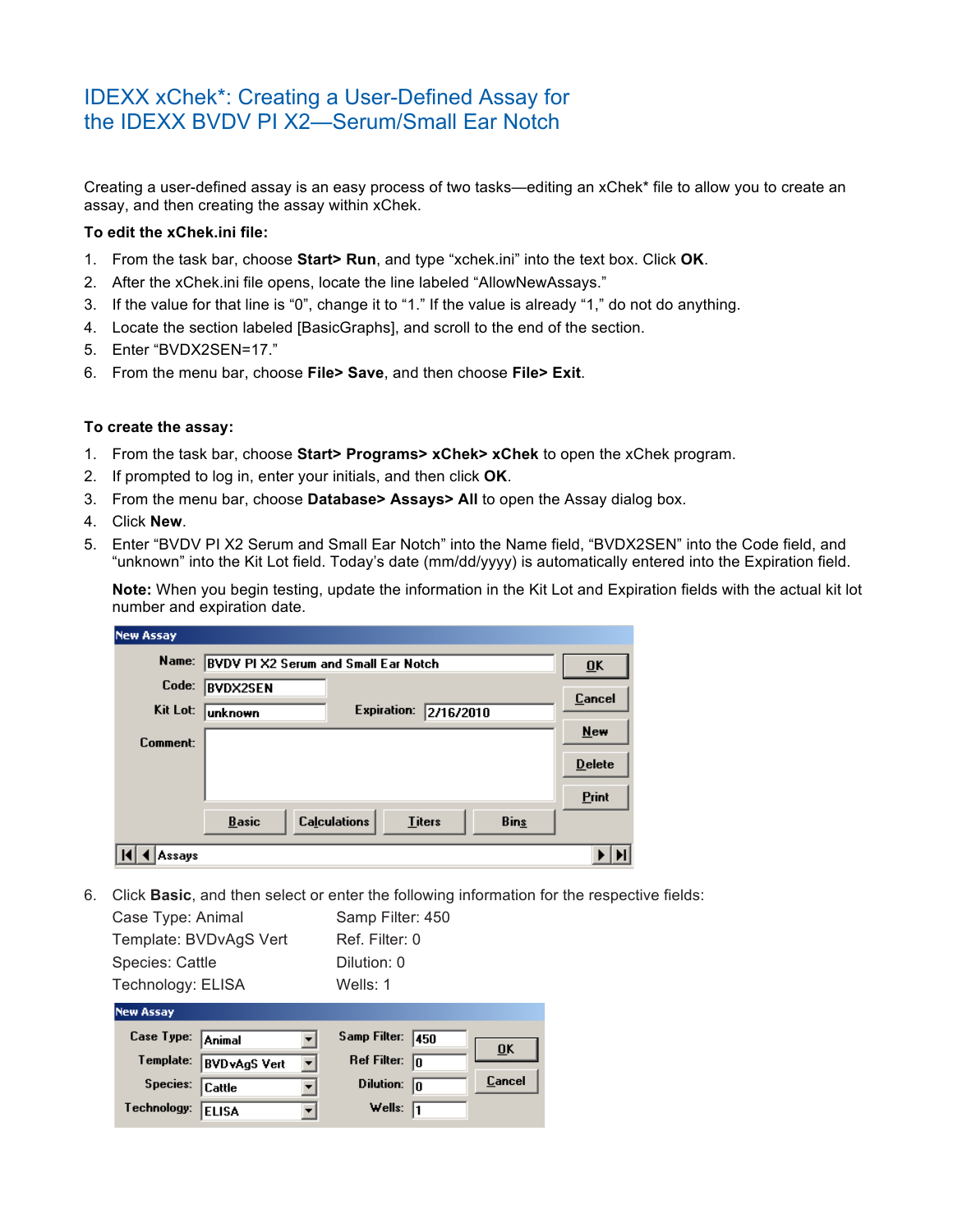- 7. Click **OK** to save the settings.
- 8. Click **Calculations**, and then select or enter the following information:

Formulas: "S" Part of Ratio: Sample1 - Negative "P" Part of Ratio: Positive - Negative "N" Part of Ratio: None Blocking Factor: None

| First Calculation:    | Second Calculation: |
|-----------------------|---------------------|
| Variable: S/P         | Variable: None      |
| Positive Cutoff: 0.15 | Positive Cutoff: 0  |
| Suspect Cutoff: 0.15  | Suspect Cutoff: 0   |
| Comparison: >=        | Comparison: None    |

| <b>New Assay</b>                 |                     |                               |                           |
|----------------------------------|---------------------|-------------------------------|---------------------------|
| <b>Formulas</b>                  |                     |                               |                           |
| "S" Part of Ratio:               | Sample1 - Negative  |                               | $\overline{\mathbf{0}}$ K |
| "P" Part of Ratio:               | Positive - Negative |                               | Cancel                    |
| "N" Part of Ratio:               | <b>None</b>         |                               | Reset                     |
| <b>Blocking Factor:</b>          | None                |                               |                           |
| <b>First Calculation</b>         |                     | <b>Second Calculation</b>     |                           |
| Variable:<br>S/P                 |                     | Variable:                     | <b>None</b>               |
| <b>Positive Cutoff:</b><br>10.15 |                     | <b>Positive Cutoff:</b><br>In |                           |
| <b>Suspect Cutoff:</b><br>10.15  |                     | <b>Suspect Cutoff:</b><br>lo  |                           |
| Comparison:<br>$\rangle =$       |                     | Comparison:                   | None                      |

9. Click **OK** to save these settings, and then click **OK** to save the assay to the database. You can now test for BVDV using the xChek Assay Management System.

**Note:** xChek does not evaluate controls or results for validity when you use a user-defined assay. You must evaluate the results from each assay in accordance with good laboratory practices. To evaluate your assay validity, refer to the "Calculations and Results" section in the insert provided with the test kit.

## **Setting Up Additional Display Variables**

Only OD values are displayed in the reporting options for this user-defined assay. To set up additional display variables, follow these steps:

- 1. From the xChek menu bar, choose **Reports> Analyze Cases** to open the Filter Criteria for Analyze dialog box.
- 2. Enter the desired search criteria, and click **OK**. The Select Cases for Analyze dialog box opens.